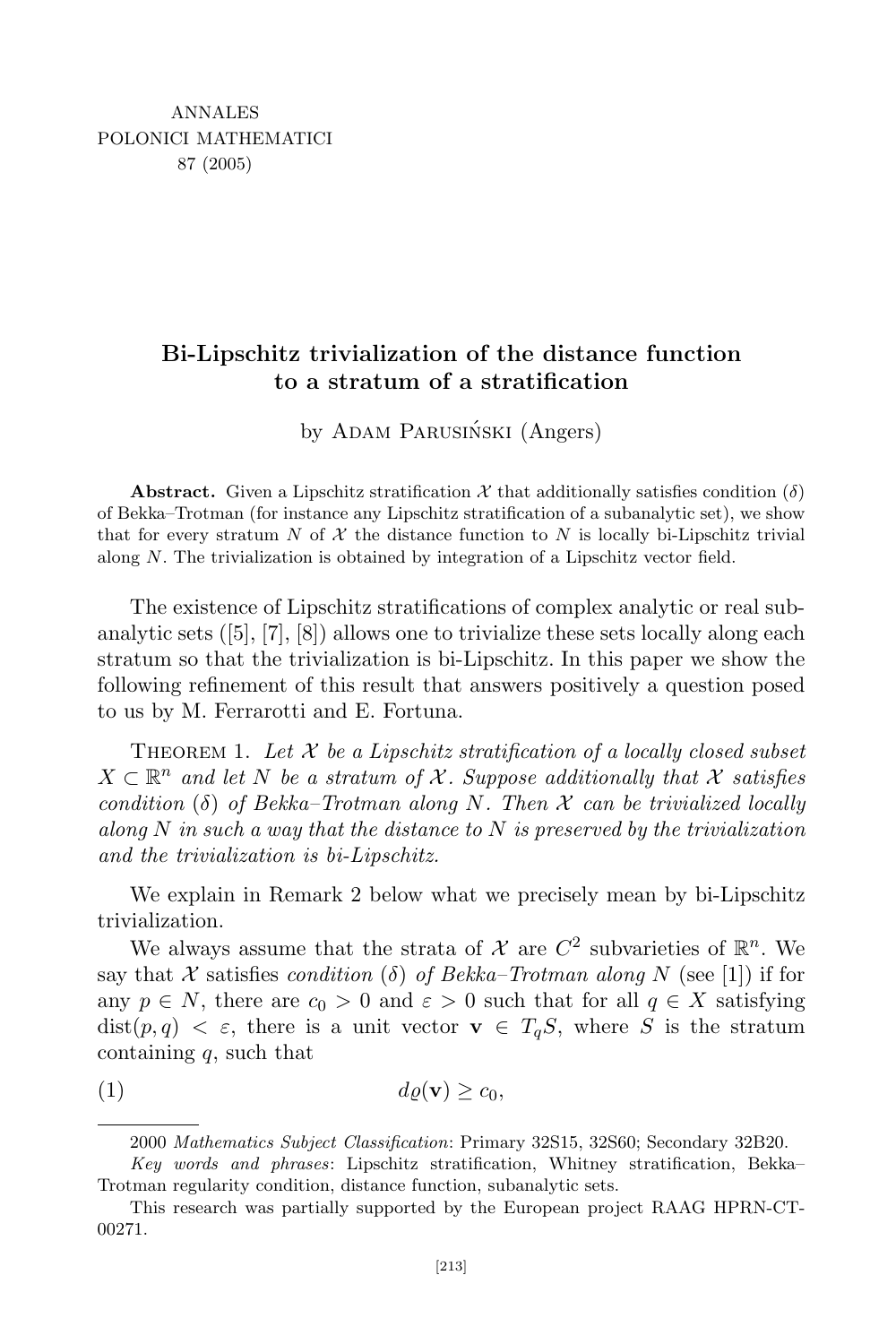where  $\rho$  denotes the distance function to N. Geometrically it means that the strata of  $\mathcal X$  transversally intersect the levels of  $\rho$  with the angle uniformly bounded away from zero. We note (cf. [5, Proposition 7.1]) that each Lipschitz stratification satisfies the Kuo–Verdier condition (w) (cf. [9]), and hence any Lipschitz stratification of a subanalytic set is Whitney regular. Whitney's (b)-regularity trivially implies condition  $(\delta)$  of Bekka–Trotman.

One may ask whether any subanalytic function  $f$  on  $X$  can be trivialized along strata of a stratification of  $X$  so that the trivialization is bi-Lipschitz. For this general question the answer is definitely negative, even for families of analytic function germs of two complex or real variables (see [2], [3]). Besides the distance to a stratum and similar distance-like functions (see Remark 7 below), it is not clear to us for what other types of functions the answer to this question is positive.

The proof of Theorem 1 is fairly elementary and uses the method introduced in [5]. The author thanks T. Mostowski for interesting discussions concerning the problem.

*Proof of Theorem 1.* Fix a stratum N and  $p \in N$ . Let  $k = \dim N$ . Denote by  $X^i$  the union of strata of dimension  $\leq i$  and by  $d_i(q)$  the distance from q to  $X^i$ . The open ball centred at q and of radius r will be denoted by  $B(q, r)$ . As above, the distance function to N will be denoted by  $\rho$ . We shall work in a small neighbourhood U of  $p$  in X that we will make smaller if necessary. All vector fields will be tangent to strata.

We will be sometimes sloppy about constants. In general,  $\varepsilon > 0$  will be used to denote very small constants,  $M$  very large positive constants,  $C > 0$ will denote a universal constant and  $L > 0$  a universal constant for the Lipschitz condition. Our main tool will be the extension property of Lipschitz vector fields (cf. [7, Remark 1.3], [8, Proposition 1.3], [5, Proposition 1.1] and [7, Lemma 1.7]).

The main idea of the proof is simple. Given a system of Lipschitz vector fields  $e_1, \ldots, e_k$  defined in a neighbourhood of p in N that form a basis of  $T_pN$ . By Gram–Schmidt orthonormalization we may suppose that for each  $p'$  close to  $p,$   ${\bf e}_1(p'), \ldots , {\bf e}_k(p')$  is an orthonormal basis of  $T_{p'}N.$  We will show that there exist extensions of  $e_1, \ldots, e_k$  to Lipschitz vector fields  $\hat{e}_1, \ldots, \hat{e}_k$ , defined on  $U$ , that satisfy

$$
d\varrho(\widehat{\mathbf{e}}_i) \equiv 0 \text{ for } i = 1, \ldots, k.
$$

Let  $\pi: U \to N$  denote the closest point projection. Using the argument of Proposition 1.1 of [5] or Lemma 1.7 of [7], we may then change the vector fields  $\hat{\mathbf{e}}_i$  so that they additionally satisfy

$$
d\pi(\widehat{\mathbf{e}}_i) = \mathbf{e}_i, \quad i = 1, \dots, k.
$$

Then the theorem follows by integration of these vector fields as in loc. cit.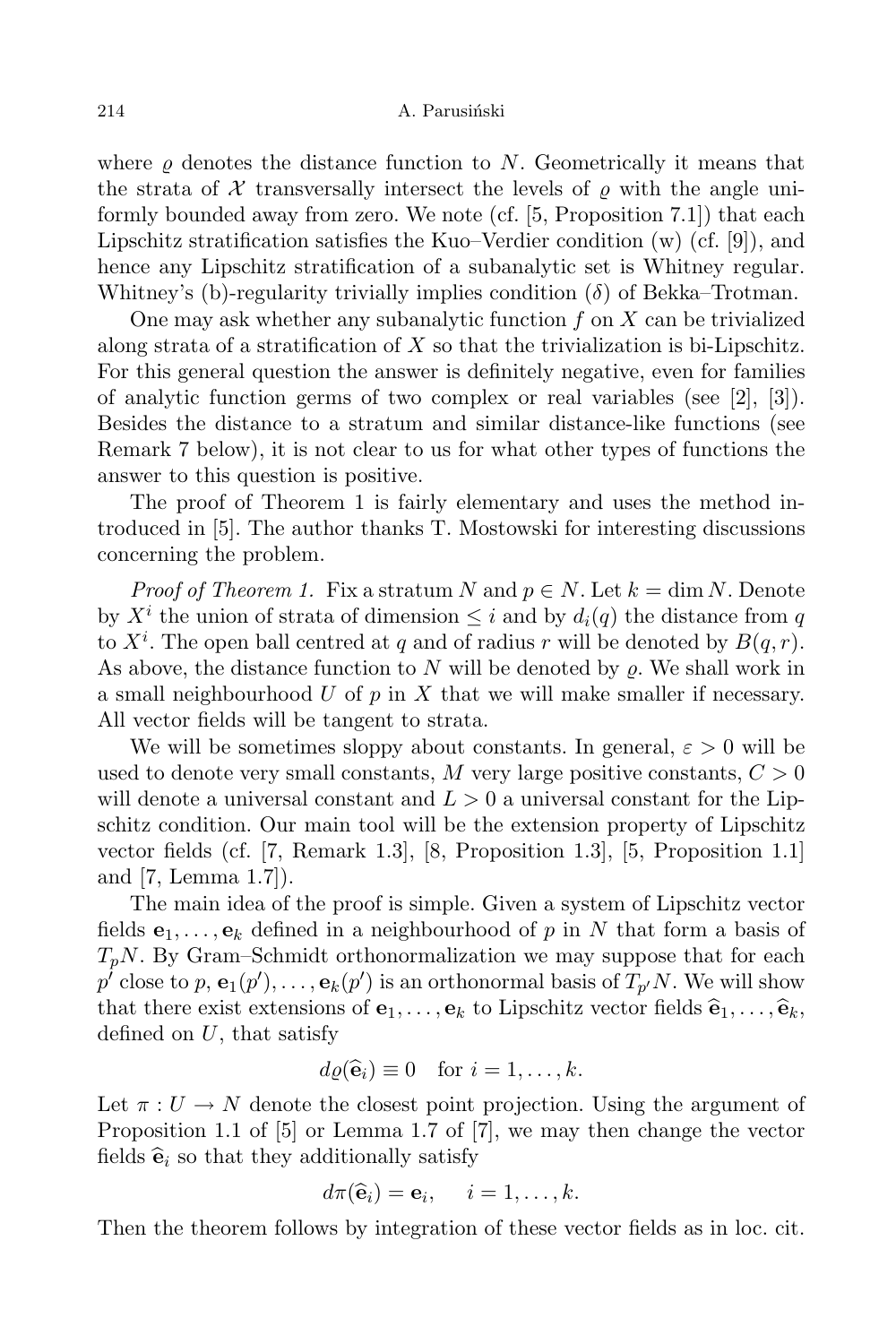REMARK 2. By local bi-Lipschitz triviality of  $\rho$  along N we mean the following. Let  $p_0 \in N$  and let U be a small neighbourhood of  $p_0$  in X. Define  $U_N = U \cap N$  and  $U_p = \pi^{-1}(p) \cap U$  for  $p \in U_N$ . Let  $\varrho_p$  be the restriction of  $\varrho$ to  $U_p$ . Then for every  $p_0$  there is such a U and a bi-Lipschitz homeomorphism  $\Phi: U_{p_0} \times U_N \to U$  such that  $\pi(\Phi(x, y)) = y$  and  $\rho(\Phi(x, y)) = \rho_p(x)$ .

By adding the open stratum  $\mathbb{R}^n \setminus X$  we may, moreover, assume that the above trivialization is the restriction to  $X$  of a local bi-Lipschitz trivialization of the ambient space  $\mathbb{R}^n$ .

Now we present the details.

LEMMA 3. There are a neighbourhood  $U$  of  $p$  and positive constants  $\varepsilon, c, C, L$  such that for any  $q_0 \in U \setminus N$  there is a Lipschitz vector field **v** defined on  $B(q_0, \varepsilon_0(q_0))$ , with Lipschitz constant  $L_0(q_0)^{-1}$ , such that for all  $q \in B(q_0, r)$ ,

- (2)  $\|\mathbf{v}(q)\| \leq C$ ,
- (3)  $d\rho(\mathbf{v}(q)) > c$ .

*Proof.* First fix an arbitrary small neighbourhood U of p in  $\mathbb{R}^n$ . It will be replaced later by a smaller neighbourhood of p. Let  $q_0 \in U \setminus N$ , S the stratum containing  $q_0$ , and let  $\mathbf{v}_0 \in T_{q_0}S$  be a vector satisfying condition (1). The vector field **v** of the statement of the lemma will satisfy  $\mathbf{v}(q_0) = \mathbf{v}_0$ .

Assume now that  $q_0 \in X^j \setminus X^{j-1}$ . We abbreviate  $\varrho(q_0)$  by  $\varrho_0$ . The proof is by induction on  $j = k + 1, \ldots, \dim X$ . First we explain the inductive step. Let  $\varepsilon', c', C', L'$  be the constants for which the lemma holds for each  $q_0 \in X^{j-1} \cap U$ . Fix a large  $M > 0$ , in particular we require  $M^{-1} \leq \varepsilon'/3$ .

CASE 1: Suppose that for all  $i = k, \ldots, j - 2$ ,

(4) 
$$
d_i(q_0) \leq M d_{i+1}(q_0).
$$

Then  $\varrho_0 \leq M^{n-k}d_{j-1}(q_0)$ . The vector field on  $X^{j-1} \cup \{q_0\}$  that is identically equal to zero on  $\check{X}^{j-1}$  and to  $\mathbf{v}_0$  at  $q_0$  is Lipschitz with Lipschitz constant  $\varrho_0^{-1}M^{n-k}$ . By [7] and [8] this vector field can be extended to a Lipschitz vector field on X with constant  $\varrho_0^{-1}M^{n-k}L_{\mathcal{S}}$ , where  $L_{\mathcal{S}}$  denotes a universal constant depending only on the Lipschitz stratification. An easy computation shows that this extension has the required property on  $B(q_0, \varepsilon_{\varrho_0}),$ provided  $\varepsilon > 0$  is chosen sufficiently small  $(\varepsilon \leq \frac{1}{2})$  $\frac{1}{2}(\overline{M}^{n-k}L_{\mathcal{S}})^{-1}c_0$  would do, where  $c_0$  is given by Bekka–Trotman's condition).

Let  $k' > k$  be the minimum dimension of strata S such that  $p \in \overline{S} \setminus S$ . Note that if  $j = k'$  then we are necessarily in Case 1. Thus Case 1 gives also the initial step of the induction.

CASE 2: Set  $j_0 = i_0 + 1$ , where  $i_0$  is the largest  $i \in \{k, ..., j-2\}$  for which (4) fails. That is, (4) holds for  $i \geq j_0$  but

$$
d_{j_0-1}(q_0) > Md_{j_0}(q_0).
$$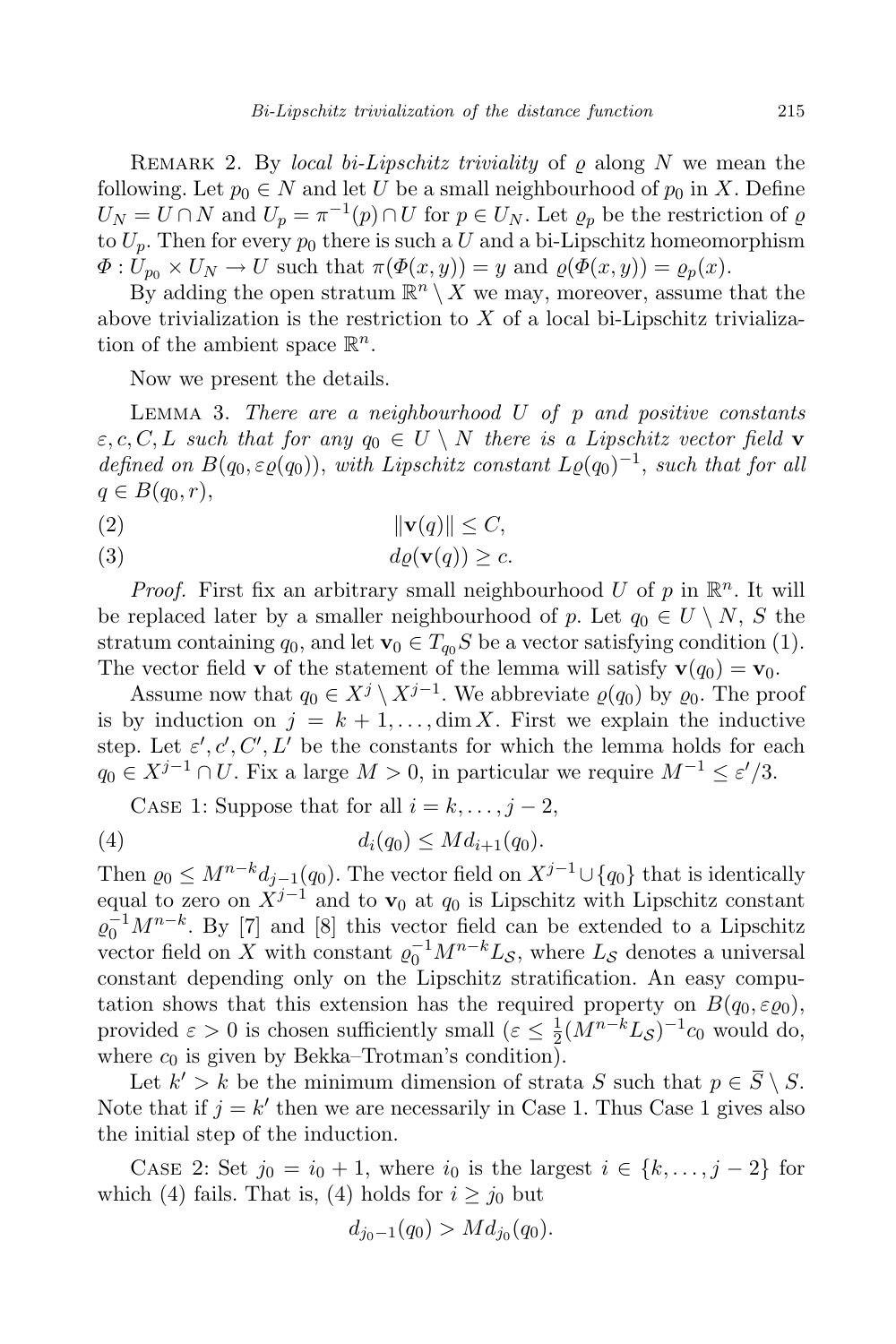Fix  $q' \in X^{j_0} \setminus X^{j_0-1}$  such that  $||q_0 - q'|| = d_{j_0}(q_0)$ . We have  $||q_0 - q'|| = d_{j_0}(q_0) < M^{-1} d_{j_0-1}(q_0) \leq M^{-1} \varrho_0.$ 

Thus if  $M^{-1} \leq \varepsilon'/3$  then  $B(q_0, \varepsilon' \varrho_0/3) \subset B(q', \varepsilon' \varrho(q'))$  and the vector field constructed for  $q'$  works as well for  $q_0$ .

Next we construct the desired vector fields  $\hat{\mathbf{e}}_i$  locally near each  $q_0 \in$ <br>M<sub>g</sub> is the set of the set of the set of the set of the set of the set of the set of the set of the set of the set of the set of the set o  $U \setminus N$ . Let  $\tilde{\mathbf{e}}_i$  be arbitrary Lipschitz extensions of  $\mathbf{e}_i$  onto U. Define, on  $B(q_0, \varepsilon \rho(q_0)),$ 

(5) 
$$
\widehat{\mathbf{e}}_i := \widetilde{\mathbf{e}}_i - \frac{d\varrho(\widetilde{\mathbf{e}}_i)}{d\varrho(\mathbf{v})}\,\mathbf{v},
$$

where **v** is given by Lemma 3. Clearly  $d\varrho(\hat{\mathbf{e}}_i) \equiv 0$ . We show that the  $\hat{\mathbf{e}}_i$  are Lipschitz extensions of  $e_i$ . We use the following obvious lemma.

LEMMA 4. Let  $f_1, f_2$  be two bounded Lipschitz functions with Lipschitz constants  $L_1, L_2$  and bounded by  $C_1, C_2$  respectively. Then the product  $f_1f_2$ is Lipschitz with constant  $C_1L_2 + L_1C_2$ . If moreover  $|f_1| \ge c_1$  then  $1/f_1$  is Lipschitz with constant  $L_1 c_1^{-2}$ .

To use the lemma we need to establish the Lipschitz constants and the bounds for the vector fields  $\mathbf{v}, d\rho(\mathbf{v}), d\rho(\widetilde{\mathbf{e}})$ .

For **v** they are given in Lemma 3. Since  $\rho$  is a distance function,  $|d\rho(\mathbf{v})| \leq$  $\|\mathbf{v}\| \leq C$ . Moreover, the second order partial derivatives of  $\rho$  can be universally bounded by a multiple of  $\varrho^{-1}$ . (If N is a  $C^2$  submanifold then  $\varrho^2$  is of class  $C^2$  in a neighbourhood of p.) Consequently, by Lemma 4, the Lipschitz constant of  $d\varrho(\mathbf{v})$  can be universally bounded by a multiple of  $\varrho(q_0)^{-1}$ .

Finally,

$$
d\varrho(q)(\widetilde{\mathbf{e}}_i(q)) = d\varrho(q)(\widetilde{\mathbf{e}}_i(q) - \mathbf{e}_i(\pi(q))) + d\varrho(q)(\mathbf{e}_i(\pi(q))).
$$

Since  $\pi$  is the projection to the closest point, the last summand on the right hand side is equal to zero. On the other hand,  $\|\widetilde{\mathbf{e}}_i(q) - \mathbf{e}_i(\pi(q))\|$  $L\varrho(q)$ , where L denotes the Lipschitz constant of  $\widetilde{\mathbf{e}}_i$ . Therefore  $d\varrho(q)(\widetilde{\mathbf{e}}_i(q))$ is bounded by  $L\varrho(q)$  and is Lipschitz (with a universal Lipschitz constant). This concludes the argument showing that the vector fields  $\hat{\mathbf{e}}_i$  of (5) are Lipschitz.

Note also that  $\hat{\mathbf{e}}_i$ , extended by  $\mathbf{e}_i$  to  $N \cup B(q_0, \varepsilon \varrho(q_0))$ , is Lipschitz. We use the following lemma to glue the Lipschitz vector fields thus constructed.

LEMMA 5 (after Lemma 3.1 of [4]). Given  $\alpha > 0$ . There is  $M > 0$  and an (infinite) family of functions  $\varphi_m \geq 0$  on  $U \setminus N$  such that

- (1) for each  $x \in U \setminus N$  only finitely many  $\varphi_m(x) \neq 0$ ,
- $(2)$   $\sum_{m} \varphi_m \equiv 1,$
- (3) for all  $m \in \mathbb{N}$ , diam supp  $\varphi_m \leq \alpha$  dist(supp  $\varphi_m$ , N),
- (4) each  $\varphi_m$  is Lipschitz with constant  $M(\text{dist}(\text{supp }\varphi_m, N))^{-1}$ .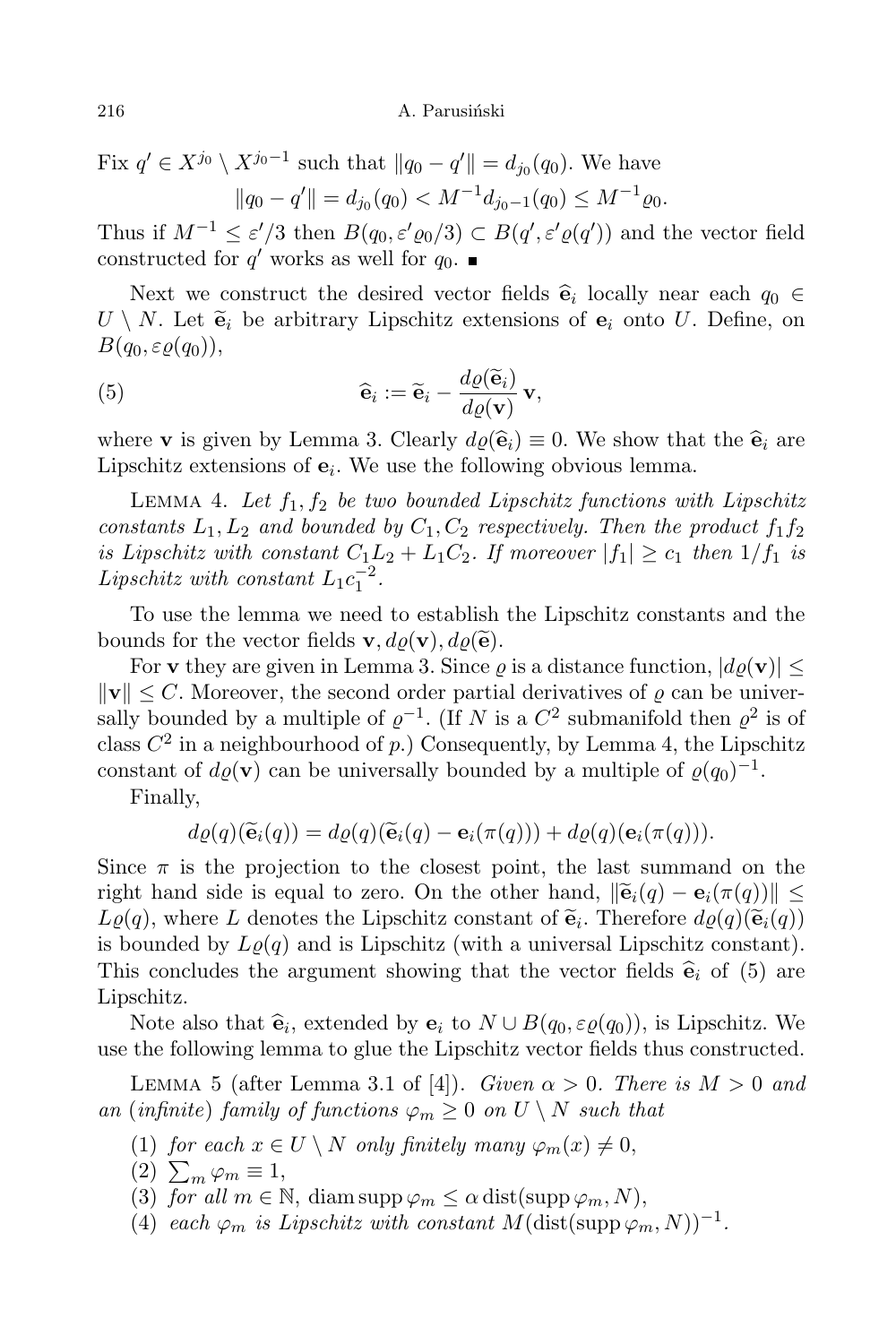Thus choosing  $q_m$  so that  $\text{supp}\,\varphi_m \subset B(q_m, \varepsilon\varrho(q_m))$  and choosing all constants appropriately we construct

$$
\widehat{\mathbf{e}}_i = \sum \varphi_m \widehat{\mathbf{e}}_{i,m},
$$

where  $\hat{\mathbf{e}}_{i,m}$  denote the vector fields constructed above in  $B(q_m, \varepsilon \rho(q_m)).$ These vector fields have the desired properties. This ends the proof of Theorem 1.  $\blacksquare$ 

Note that in Lemma 3 we may additionally require that  $d\pi(\mathbf{v}) \equiv 0$ . Indeed, we may write

$$
d\pi(\mathbf{v}(q)) = \sum_i \lambda_i(q) \mathbf{e}_i(\pi(q)).
$$

The functions  $\lambda_i$  thus defined are Lipschitz with a universal constant. Then

$$
\widehat{\mathbf{v}} = \mathbf{v} - \sum_i \lambda_i \widehat{\mathbf{e}}_i
$$

has the desired properties.

COROLLARY 6. There exists a Lipschitz vector field w defined on  $U \setminus N$ such that  $d\pi(\mathbf{w}) \equiv 0$  and for all  $q \in U \setminus N$ ,

$$
\|\mathbf{w}(q)\| \le C\varrho(q), \quad d\varrho(\mathbf{w}(q)) \ge c\varrho(q).
$$

*Proof.* Locally on  $B(q_0, \varepsilon_{\varrho_0})$  we put  $\mathbf{w} := \varrho \hat{\mathbf{v}}$ . Then we glue these vector fields using Lemma 5 as above.

REMARK 7. The above argument allows us to trivialize along  $N$  functions more general than the distance function to the stratum N.

More precisely, suppose X is a Lipschitz stratification of  $X \subset \mathbb{R}^n$  such that Whitney's condition (b) is satisfied along a stratum  $N$ . Let U be an open subset of X and let  $f: U \to \mathbb{R}$ . We suppose that for every  $p \in U \cap N$ there is a neighbourhood V of p in  $\mathbb{R}^n$  and a  $C^2$  function  $\varphi: V \to \mathbb{R}^{n-k}$ such that  $f = ||\varphi||$  on  $V \cap X$ , 0 is a regular value of  $\varphi$ , and  $N = \varphi^{-1}(0)$ . Then f is locally bi-Lipschitz trivial along  $U \cap N$ .

## References

- [1] K. Bekka et D. Trotman, *Propriétés métriques de familles*  $\Phi$ *-radiales de sous-variétés* différentiables, C. R. Acad. Sci. Paris Sér. I 305 (1987), 389–392.
- $[2]$  J.-P. Henry and A. Parusinski, *Existence of moduli for bi-Lipschitz equivalence of* analytic functions, Compositio Math. 136 (2003), 217–235.
- $[3] \quad -,-$ , Invariants of bi-Lipschitz equivalence of real analytic functions, in: Geometric Singularity Theory, Banach Center Publ. 65, Inst. Math., Polish Acad. Sci., Warszawa, 2004, 67–75.
- [4] B. Malgrange, Ideals of Differentiable Functions, Oxford Univ. Press, 1966.
- [5] T. Mostowski, Lipschitz equisingularity, Dissertationes Math. 243 (1985).